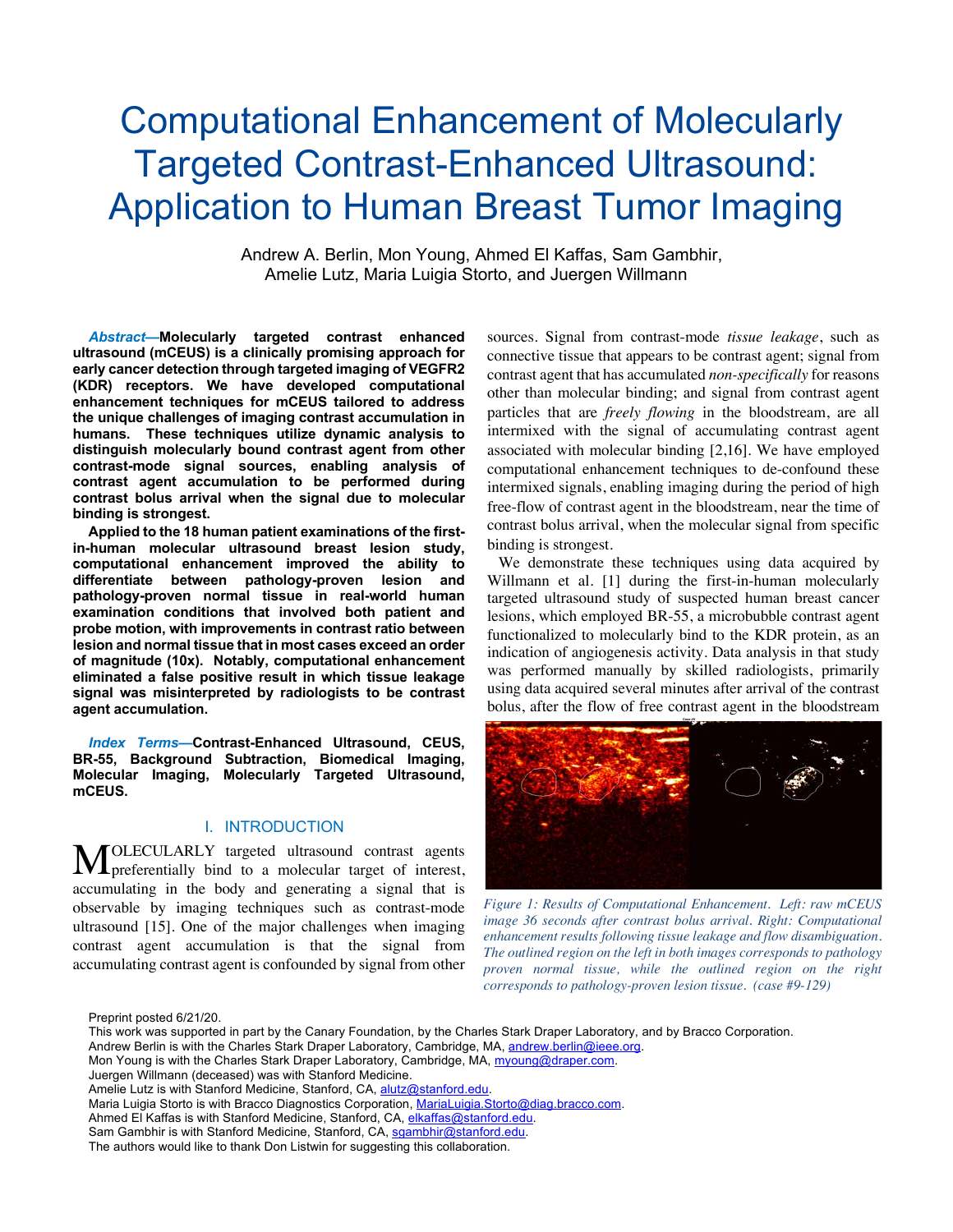had largely subsided. We show that use of computational enhancement can make it practical to image earlier, during and shortly after contrast bolus arrival when the signal is strongest, before substantial unbinding or bubble destruction occurs. Another advantage to imaging during contrast bolus arrival is that accumulation rate information can be captured to help disambiguate specific binding to the molecular target vs. nonspecific accumulation.

Our computational enhancement pipeline explicitly models and removes tissue leakage signal. It also provides a qualitative estimate of the amount of accumulated contrast agent present, even during periods of high flow when the molecularly bound microbubble signal cannot be directly observed because it is obscured by signal from free-flowing contrast agent. Computational enhancement provides substantial improvements in contrast ratio between pathology-proven lesion and pathology-proven non-lesion tissues, as illustrated by the computational enhancement results shown in Figure 1.

#### II. IMAGING CHALLENGES

Imaging of contrast agent accumulation in humans poses unique challenges relative to imaging in small laboratory animals. First, the imaging geometries and power levels involved induce significant amounts of tissue leakage signal, typically associated with connective tissue that has similar resonant properties to contrast agent, and hence can evade the harmonic filters employed in commercial ultrasound machines. The most effective approaches to distinguish and eliminate signal due to tissue leakage involve destruction of the microbubble contrast agent using a high energy ultrasound pulse [16]. Any signal that remains after bubble destruction is due to tissue leakage. Due to safety concerns about ultrasoundinduced bubble destruction potentially causing damage to small blood vessels [3], destructive protocols were not employed in the human breast imaging study, necessitating development of an alternative, non-destructive method to distinguish accumulating contrast agent from tissue leakage.

When imaging at modest frame rates during periods of high flow of microbubbles in the bloodstream, the signal from specifically-bound accumulating microbubbles is masked by signal from flowing contrast agent in *every* captured image frame. Thus clever techniques for non-destructively disambiguating between flowing and stationary microbubbles, such as the Minimum-Intensity-Projection methods described in [2], which rely on at least occasional absence of flowing contrast agent, are not effective during periods of high flow. To address this issue, we developed a statistical method that *estimates* the degree of accumulation, even during periods of high flow when it cannot be directly observed.

#### III. RELATED WORK

# *A. Estimation based on Intensity Projection*

In situations for which the flow of contrast agent is modest or has partially subsided, several minutes after contrast bolus arrival, we have found that the Minimum Intensity Projection (MinIP) and Percent Intensity Projection (PerIP) techniques described in [2] are highly effective for removing signal associated with flowing contrast agent. These techniques take advantage of the fact that intensity increases associated with flowing contrast agent will only be present in some of the frames, so occasionally a frame without flowing contrast agent will be captured. Taking the minimum intensity value across a multi-frame time window reveals the portion of the intensity that is associated with bound contrast agent, since the presence of flowing contrast agent occurs only occasionally. However, when imaging in the presence of high concentrations of flowing contrast agent, the signal due to accumulation is typically not independently observable in any frame, causing the MinIP and PerIP techniques to lead to false positive indications in which flowing contrast agent is mistaken to be accumulated contrast agent.

#### *B. Multi-compartment Models*

Turco et al.[11] introduce a flow modeling approach that fits a multi-compartment model of the rate of the anticipated flow dynamics and rate of accumulation of contrast agent. This approach assumes a single time of arrival and profile of the contrast bolus, and models accumulation relative to that arrival time. In the Willmann et al. 2017 study data, it is not uncommon for lesions to have multiple feeding blood vessels, as well as vessels that fold back on themselves and appear multiple times in the same imaging plane. This creates an overlapping multiplicity of bolus arrival times that can make it somewhat challenging to fit model parameters. A promising area for future work would be to examine ways to employ multiple overlapping compartment models of the form suggested by Turco et al. to account for these deviations from the idealized single arrival time first-pass model.

### *C. Overcoming Contrast-mode Tissue Leakage*

A popular alternative to bubble destruction is tissue background subtraction using a reference image acquired prior to contrast bolus arrival. When post-contrast and pre-contrast images are perfectly aligned, subtraction will eliminate the tissue leakage background. However, due to patient motion, organ motion, probe motion, and changes to probe orientation, using a pre-contrast reference frame, or even an average of several pre-contrast frames, as the basis for subtraction throughout a 60-90 second imaging session is only minimally effective. In particular, out-of-plane motion of the probe, which is common, can cause an area of tissue leakage signal that is not present in the pre-contrast reference frame to suddenly appear and be misinterpreted as contrast agent accumulation. Additionally, varying probe pressure can dynamically change the pattern of the tissue leakage signal, creating changes in background signal that can go well beyond simple translation or rotation. This necessitates use of a tissue leakage removal method that accounts for lateral and out-of-plane motion, for tissue compression due to varying applied probe pressure, and for the intermittent nature of signal leakage through harmonic contrast-mode filters.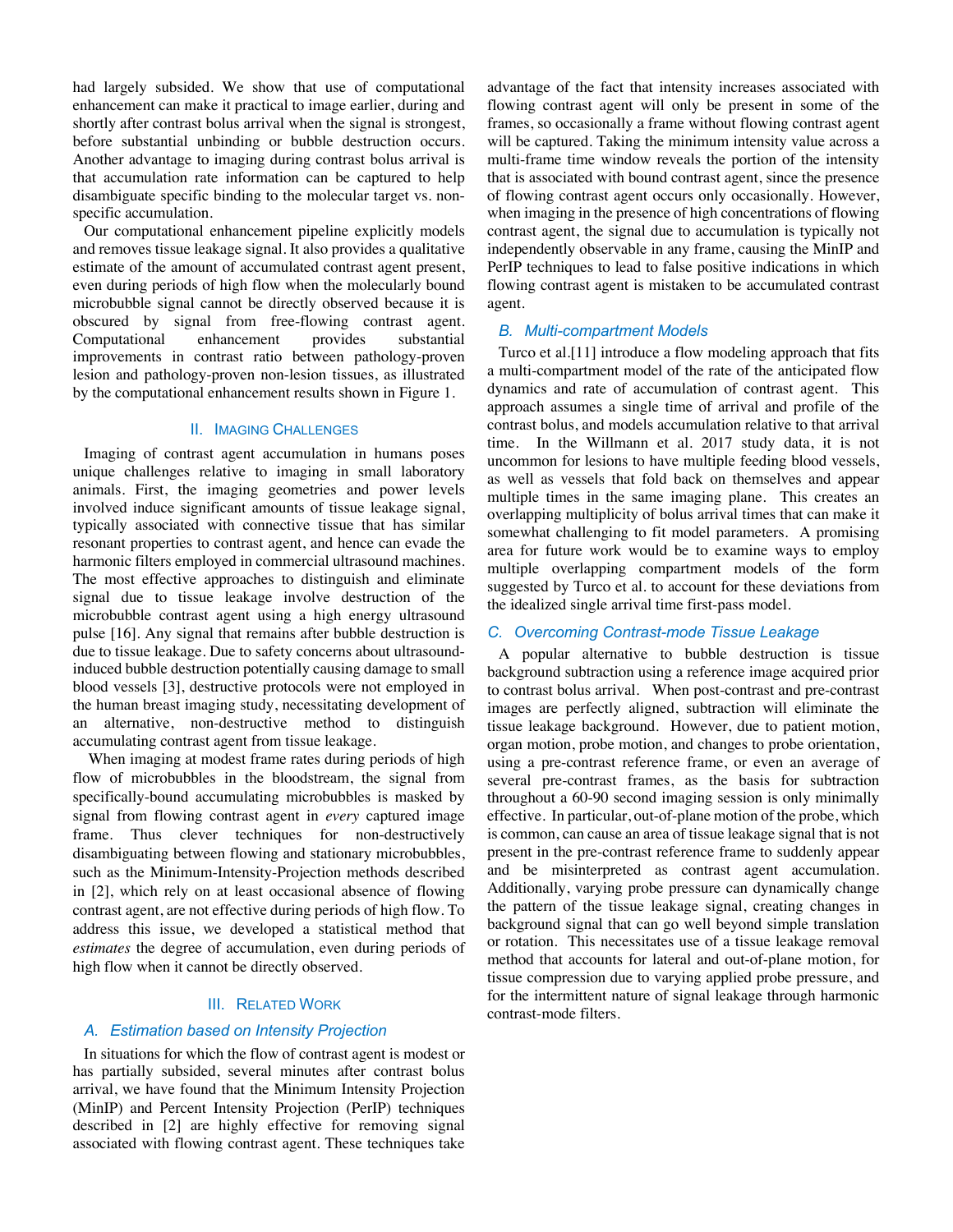



#### *Figure 2: System Architecture Block Diagram*

Our computational enhancement system architecture, shown in Figure 2, encompasses four distinct computational enhancement modules:

- *1. Tissue leakage disambiguation.*
- 2. Cross-window intensity analysis to distinguish nonspecific from specific binding.
- *3. Flow disambiguation.*
- 4. Automatic ROI identification.

This article focuses on the *tissue leakage* and *flow disambiguation* modules, showing results obtained with only those two enhancements activated.

#### V. TISSUE LEAKAGE DISAMBIGUATION

#### *A. Tissue Leakage Modeling via Multi-Frame Fusion*

To non-destructively identify tissue leakage signal, we utilize a tissue leakage modeling approach that fuses multiple frames captured over the course of 30-45 seconds (at one frame per second) prior to contrast-agent bolus arrival. This multi-frame fusion forms an estimate of which spatial locations potentially contain tissue leakage signal components. The use of an extended period of time to observe pre-contrast arrival signals permits the effect of patient and operator-induced probe motion to be captured and represented. It also provides ample time for intermittent tissue leakage signals that occasionally evade the ultrasound machine's contrast-mode filters to be detected and to be incorporated into the tissue leakage model.

For early disease screening, to minimize false positives, use of a highly conservative modeling approach is desirable. Any contrast signal that is detected prior to contrast arrival, even if only present momentarily, is considered to be tissue leakage signal throughout the examination, so as to minimize false positive detections. For this purpose, we have found that a Maximum Intensity Projection (MaxIP) across 30 or more precontrast frames is quite effective, as illustrated in Figure 5, which shows that the pre-contrast MaxIP approach substantially improves lesion/normal contrast ratio relative to use of a traditional single frame background model. For applications such as tumor margin detection for pre-surgical planning, a less aggressive background model is preferable, erring in favor of classifying a questionable intermittent signal as tumor, to ensure that tumor margins are not underestimated. This paper focuses on the early disease screening scenario, using the maximum intensity projection approach.

The maximum intensity projection interprets contrast signal observed in any frame prior to contrast bolus arrival to be tissue leakage background signal, generating a composite tissue leakage model image (Figure 3). Empirically, across the 18 human breast imaging cases we have studied, this maximum intensity projection approach to background modeling has proven to be an effective approximation of the range of probe and patient motion that is exhibited a few seconds later during the period of contrast bolus arrival.

#### *B. Quantifying Examination Quality: The Spread Ratio*

Probe and patient movement during the pre-contrast arrival period leads to background signal associated with tissue leakage to appear to be laterally shifted in the case of in-plane probe/patient relative motion, or to appear or disappear (for outof-plane probe/patient motion). When the maximum intensity projection is applied across multiple pre-contrast arrival image frames, image displacement due to probe-patient relative motion leads to enlargement or 'spreading' of tissue leakage background signal intensity, and to persistence of intermittent tissue leakage signal. This 'spreading' may be quantified by taking the ratio of the overall intensity (across all pixels) of the fused background signal model to the overall intensity of a single pre-contrast arrival frame. In the ideal case of absence of patient motion, probe motion, and measurement error, this ratio will be 1. As motion increases, the ratio increases, as the image intensity spreads across multiple pixels of the maximum intensity projection.

The spread ratio can serve as a measure of examination quality that may be used to further validate the confidence level in the diagnostic conclusions drawn from the molecular imaging data, i.e. whether the samples gathered after contrast bolus arrival can be expected to be free of substantial motion artifacts. As illustrated in Figure 4, while most examinations



*Figure 3: Tissue leakage signal prior to contrast arrival (case 16). Left: Tissue leakage model derived from a single frame. Right: Composite model derived from multi-frame maximum intensity fusion across 34 pre-contrast arrival frames. Note how the nature of the intermittent tissue leakage signal, captured in the multi-frame fusion, if not removed could easily be misinterpreted as being due to contrast agent, even though there is no contrast agent present.*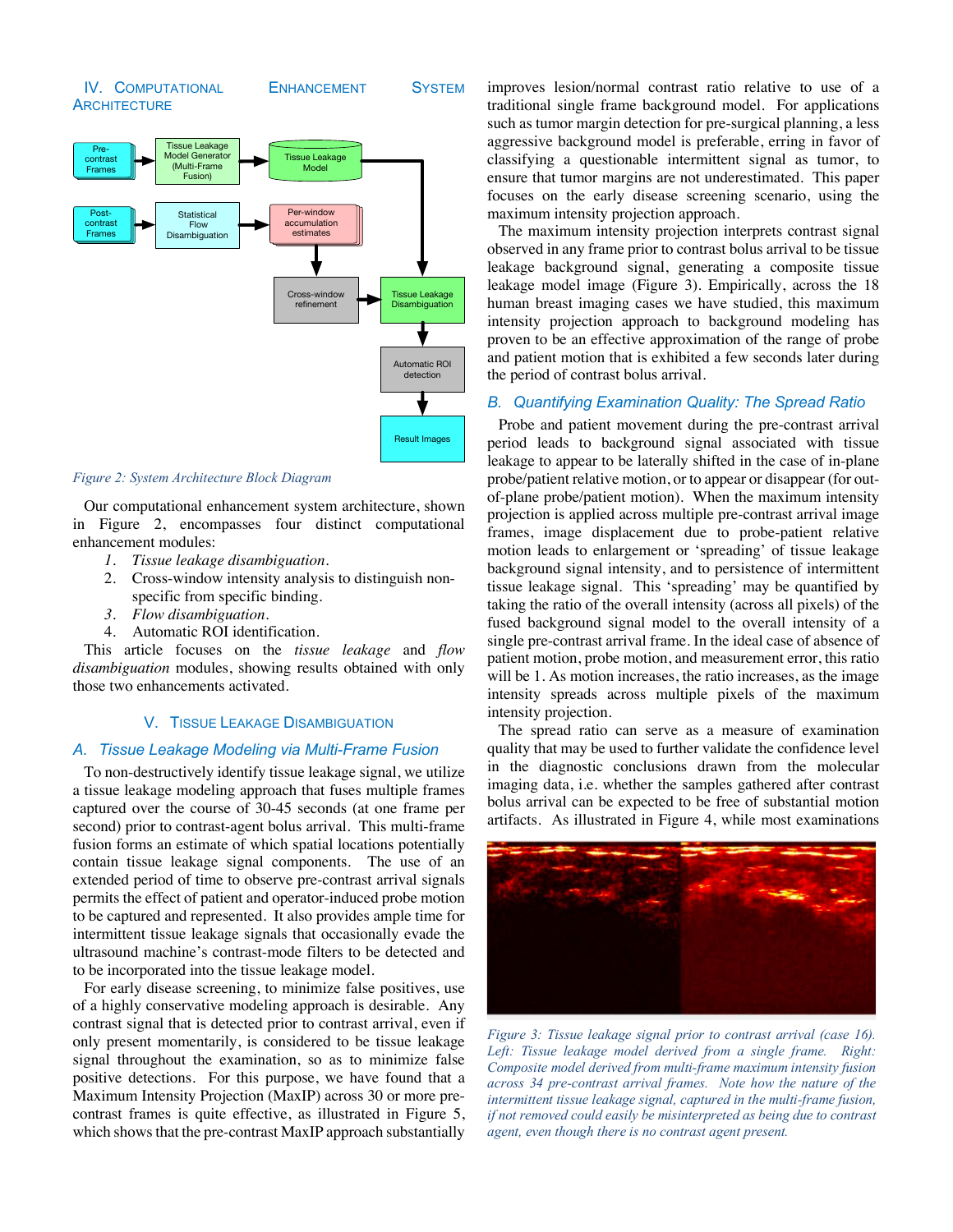

*Figure 4: Spread ratio measuring overall intensity of the multi-frame*  fusion model relative to overall intensity of a single representative *frame prior to contrast arrival. The outliers, such as case 5, are an*  indication of a case whose examination involved more than typical *patient-probe relative motion.* 

have modest spread ratios, case #5 exhibits substantially more probe-patient relative motion, which is captured in the elevated spread ratio. The spread ratio can be used to provide real-time feedback to the ultrasound operator, indicating whether a sufficient level of probe and patient stability have been achieved to warrant release of the contrast agent bolus.

# VI. FLOWING CONTRAST AGENT DISAMBIGUATION

#### *A. Advantages of imaging during bolus arrival*

Due to molecular binding of bubbles to target molecules, molecular ultrasound offers a unique opportunity to obtain still images post wash-in, after the flow of contrast agent has subsided. However, there are substantial advantages to imaging during wash-in. First, not waiting for the flow to subside dramatically decreases the time elapsed from the construction



*Figure 5: Comparison of Tissue Leakage Background Signal Modeling Methods.* Once flowing contrast agent has been removed, in this case using the Minimum Intensity Projection method described in [2], disambiguation of lesion vs. normal can be further improved through removal of tissue leakage signal using the multi-frame maximumintensity-projection model.

of the tissue leakage background subtraction model to the time

of measurement, thereby minimizing changes in probe and patient positioning during contrast bolus arrival relative to those present prior to bolus arrival. Second, imaging during wash-in permits the binding accumulation rate to be captured, which can help distinguish between specific and non-specific binding. Third, significant unbinding occurs while waiting for the flow of contrast agent to subside, so the signal from bound contrast agent is stronger when imaging soon after molecular binding occurs. Far greater contrast between lesion and normal tissue is available through computationally-enhanced imaging during wash-in rather than waiting several minutes for contrast agent flow to subside.

Distinguishing stationary contrast agent from flowing contrast agent is extremely difficult for human readers to achieve in the presence of a high concentration of flowing contrast agent, since contrast agent appears throughout the field of view, as shown in Figure 1. Detailed intensity analysis of individual pixels and time points makes it possible to readily estimate macro-scale properties such as contrast bolus arrival time and wash-in duration, but it is not at all clear from the raw data (Figure 6) what portion of the contrast agent intensity is due to molecularly bound contrast agent vs. flowing contrast agent. To overcome flow disambiguation challenges, the radiologists reading the results of the initial human breast imaging study primarily utilized later time points, several minutes after contrast bolus arrival, after the high concentration of flowing contrast agent had subsided.

# *B. Flow Disambiguation using Temporal Windowing*

Stationary contrast agent can be distinguished from flowing contrast agent using time-based windowing techniques. As illustrated in Figure 7, samples captured by the ultrasound Cineloop are grouped into overlapping time windows. These



*Figure 6: Examples of unprocessed CEUS data during the first 45 seconds after contrast bolus administration. Red: a single pixel signal from a tumor lesion. Green: A single pixel signal from a normal tissue region. (Case 17/151).*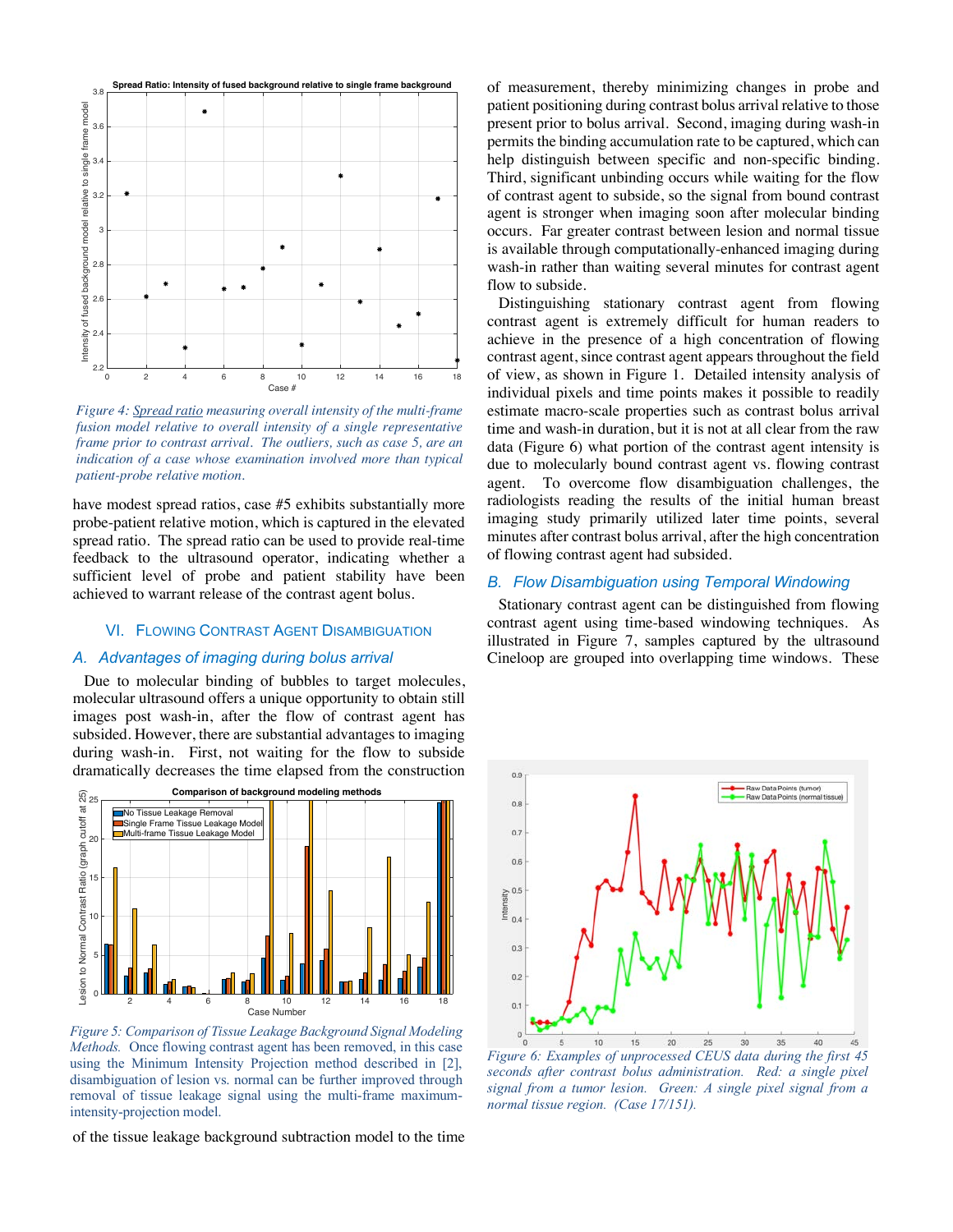

**Overlapping measurement windows of width W=5**

*Figure 7: Measurement windowing approach, grouping adjacent samples to form statistical measurement windows. For example, window #3 includes samples #3,#4,#5,#6, and #7.* 

windows are each used for statistical analysis, within windows to estimate accumulation level and across windows for accumulation rate estimation.

Grouping samples into windows is advantageous because it permits analysis of samples over relatively smaller time scales during which key parameters such as mean signal intensity are more uniform than is the case over larger time periods. For the breast imaging dataset [1], we have found window size  $W=20$ to be effective at a sample rate of 1 sample per second.

#### *C. Flow disambiguation within a temporal window*

In the absence of measurement error or noise, for low to moderate concentrations of non-stationary contrast agent, the minimum intensity projection (MinIP) across the samples in a time window will reflect the portion of the signal in that window that is due to stationary contrast agent particles. When concentration of flowing contrast agent is low, it is likely that the measurement window will include at least one sample for which no flowing contrast agent particles is present at a particular pixel/region. If one waits long enough after contrast agent injection prior to measuring, flowing contrast agent concentration will have decreased sufficiently that there will be several such samples within a measurement window.

The availability of multiple valid samples without flow permits the use of alternative projections that are more resilient to measurement noise, such as the 20% projection (PerIP) approach suggested in [2], that takes the intensity of the weakest 20% of samples to be reflective of the concentration of bound contrast agent. The PerIP approach provides resilience to dropout measurement noise in which a single time sample has an erroneously low value.

In high flow situations the MinIP approach becomes error prone because there will be flowing contrast agent present in **all** of the acquired samples within each window. The projection no longer reflects the intensity due only to the non-flowing contrast agent signal, but also includes intensity associated with some of the flowing contrast agent. If one uses the PerIP approach, the situation gets even worse, since in high flow, finding a window in which 20% of the samples are not due to flowing contrast agent is nearly impossible. To address this issue, we developed an alternative method that can estimate stationary contrast agent concentration within a window *even*  *when it cannot be observed directly due to presence of flowing contrast agent*.

## *D. Statistical estimation approach*

The detailed dynamics of blood flow in normal and lesion tissue encountered in the human breast data set are quite complex. Some lesions are fed by more than one blood supply source. Vessels follow tortuous trajectories and may loop back towards the lesion, creating multiple 'arrival times'. There tend to be multiple binding sites present within each pixel, with multiple probabilistic events contributing to the overall observed intensity. Due to the central limit theorem, a combination of random variables tends towards the normal distribution. Thus contrast agent accumulation may be approximated based on aggregate dynamic effects using the statistical mean-offset approach outlined below.

The contribution of contrast agent accumulation to the overall observed signal is estimated based on statistical properties across the entire collection of samples within the measurement time-window, rather than relying on one minimum sample value as the MinIP approach does. The statistical approach models the stationary contrast agent intensity at each location '*s'* in terms of standard deviations below the mean at that location:

# $s = max (0, u - \alpha \sigma)$ **Equation 1: Statistical estimation (mean-offset) approach**

In Equation 1,  $\sigma$  is the standard deviation of the intensity of the samples within the window,  $u$  is the mean intensity of the samples within the window, and  $\alpha$  is an algorithmic parameter to be selected and tuned. We have found that it is effective to use a single value of  $\alpha$  across all 18 cases in the Willmann breast imaging data set [1], rather than adjusting  $\alpha$  for each patient.  $\alpha = 1.7$  produces images that are visually indistinguishable from those produced by the Minimum Intensity Projection.

Relative to the MinIP approach, the statistical approach with moderate value of  $\alpha$  provides greater resilience to singlesample dropout noise and reduced latency response to intensity increases. This provides finer time-resolution information for cross-window estimation of accumulation rate, which can help in disambiguation of specific from non-specific binding.

To qualitatively estimate the intensity level that is due to bound contrast agent, which in high flows is not directly visible via minimum intensity projection, it is effective to increase  $\alpha$ , which has the effect of reducing the intensity level estimates across the image in a manner that is flow-dependent. For qualitative imaging purposes, for early disease detection  $\alpha = 2.7$ has been found to be quite effective across all 18 cases to optimize the contrast between lesion and normal tissue while minimizing flow-based imaging artifacts. We anticipate that in clinical practice,  $\alpha$  may be predetermined, or may be tuned manually (for instance the equivalent of a 'contrast' knob on a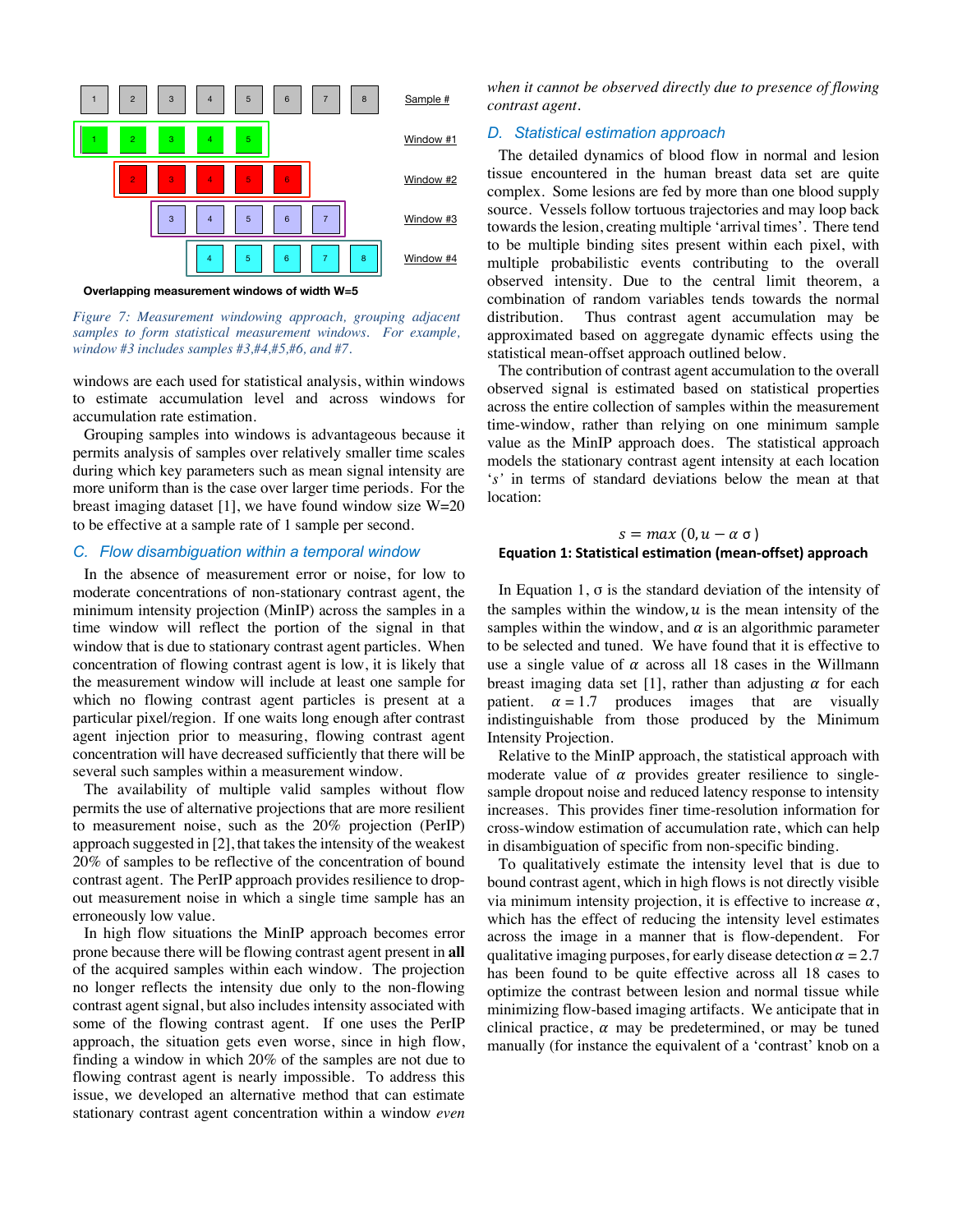

*Figure 8: Statistical estimation of accumulation for the raw data shown in Figure 6. Red = tumor; Green = normal. Vertical tick mark: MinIP accumulation estimate. Circular tick mark: Statistical meanoffset accumulation estimates (* $\alpha$  *= 2.5).* 

display) until imaging artifacts disappear from the non-lesion portions of an image. Alternatively,  $\alpha$  can be tuned automatically to optimize image quality metrics.

#### *E. Advantages of the Statistical Approach*

The statistical mean-offset approach is advantageous in part because mean and standard deviation are properties computed from consideration of all samples within the measurement window, reducing sensitivity to a single noisy reading (which could produce a false minimum value). More importantly, this approach does not require availability of a sample in which no flowing contrast agent is present, making it suitable for imaging scenarios that involve high concentrations of flowing contrast agent.

Finally, when window-based analysis results are analyzed across multiple overlapping windows to produce accumulation rate estimates, the statistical approach provides finer time resolution information about contrast agent accumulation levels within each window than the minimum intensity projection does. In the statistical approach, accumulation level updates occur continuously as each new data point is received. In contrast, for the Minimum Intensity Projection approach for a window of size W, a single MINIMUM sample value persists over the course of W measurement windows, masking details of further accumulation. Hence during washin the MinIP approach provides accumulation information as a series of steps occurring every W windows, while the statistical approach provides finer time-resolution information. Availability of finer time resolution information opens the door to development of methods to disambiguate regions of molecularly-specific accumulation of contrast agent from regions of non-specific accumulation (such as blood vessels) based on accumulation rate information obtained via cross-window analysis of the accumulation levels exposed by the statistical approach to computational enhancement.

#### *F. Morphological Processing*

The statistical estimation approach produces sufficiently high contrast ratios between lesion and normal tissue that it becomes

practical to apply morphological processing operations to fillin tiny spatial gaps without causing undo amplification of nonaccumulation signals. For the results reported in this article, a morphological closure operation using a disk-shaped structuring element of radius 2-pixels was applied to the flowremoved image prior to tissue leakage removal.

## VII. COMPUTATIONAL ENHANCEMENT RESULTS

Figure 8 shows the results of applying the statistical approach to the raw data example shown in Figure 6. For comparison purposes, the Minimum Intensity Projection results are also shown. The delineation between normal and lesion tissues becomes quite clear. This added clarity is reflected visually in the image-based results in Figure 10 and in the Lesion/Normal contrast ratio improvement factor in Figure 9.

As shown in Figure 9 and Figure 11, in comparison to the approach used in the first-in-human study of waiting for the flow of contrast agent to subside [1], our computational enhancement approach, using a combination of maximum intensity projection tissue-leakage signal removal and statistical estimation-based flow-removal, achieves substantially improved lesion/contrast ratio and eliminates a false positive result (case #6). Additionally, Figure 12 shows a comparison of the improvements made available via the statistical approach in comparision to the MinIP approach, during the high concentration of flowing contrast agent that is present when imaging during contrast bolus arrival.

### VIII. CONCLUSIONS

mCEUS imaging in humans without use of bubble destruction, in the presence of patient motion, probe motion, and organ motion, with imaging geometries that include significant amounts of tissue leakage, poses unique challenges relative to imaging in immobile laboratory animals in which imaging protocols that incorporate bubble destruction can be utilized. We have shown that these challenges can be overcome, making it practical to image contrast accumulation in humans during and shortly after contrast bolus arrival, without having to wait for the flow of contrast agent to subside. This early analysis, while flowing contrast agent is still present in high concentration, permits imaging when the signal is strongest, before substantial unbinding or bubble destruction occurs.

Accounting for tissue leakage by using a background model that accounts for patient, probe, and local tissue motion substantially improves the lesion/normal contrast ratio, helping to prevent intermittent appearance and disappearance of tissue leakage signal from being mistaken for contrast agent accumulation. The use of statistical estimation methods to predict the amount of contrast agent accumulation, rather than relying on occasional direct observation of contrast accumulation, or requiring that the bolus arrival match a preenvisioned model, permits analysis even at high flow rates without incurring undue false positive results.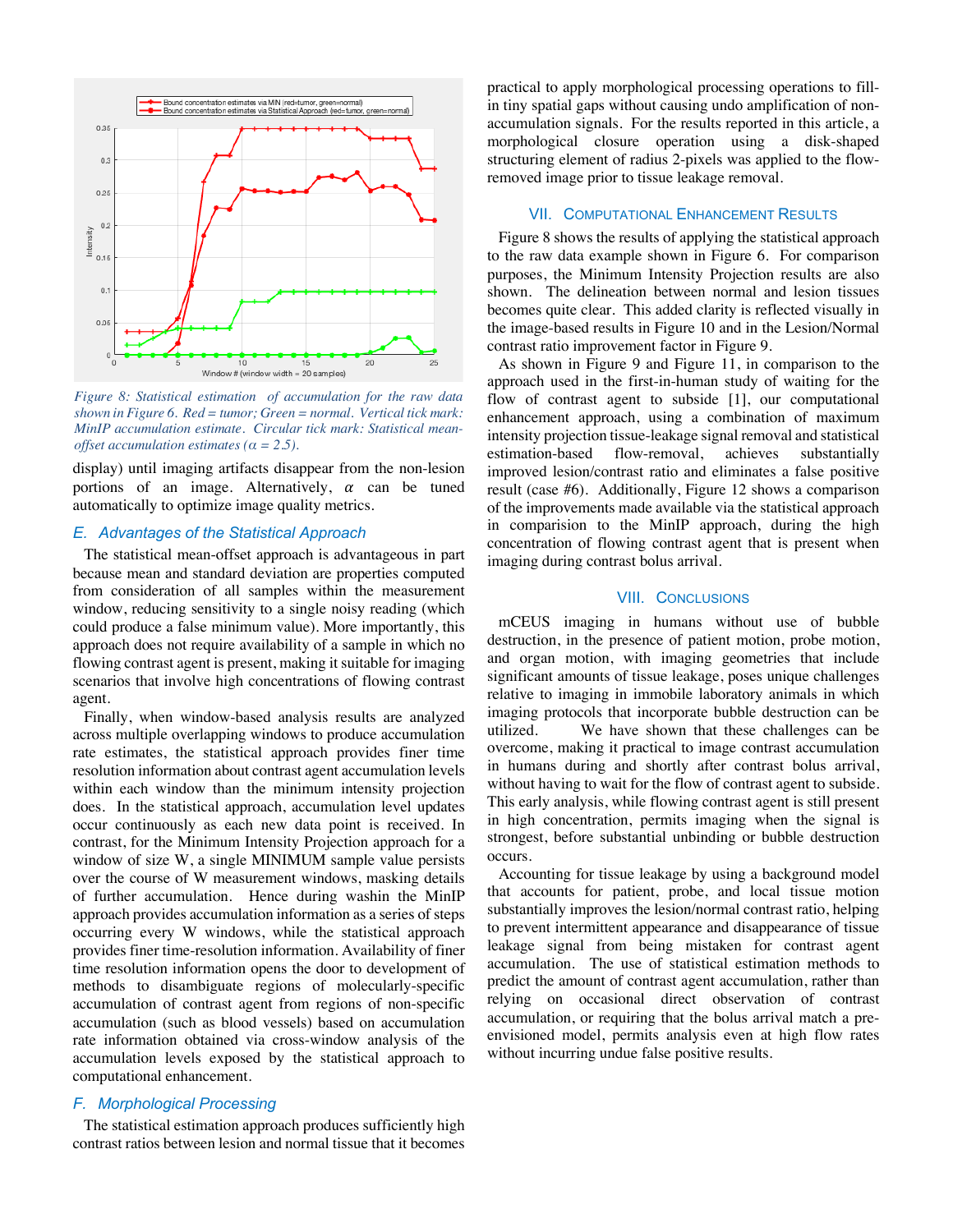![](_page_6_Figure_0.jpeg)

*Figure 9: Comparison of Lesion/Normal contrast ratios. Imaging during bolus arrival, with appropriate processing, provides vastly improved ability to distinguish lesions from normal tissue (Gold bars), relative to imaging later after the flow of contrast agent has largely subsided (Purple bars). Case 6 is a false positive (benign lesion) that the Flow&Tissue Leakage disambiguation software correctly eliminated. For the statistical flow removal approach,*  $\alpha = 2.7$  *was used for all cases.* 

![](_page_6_Picture_2.jpeg)

Unprocessed Image

![](_page_6_Picture_4.jpeg)

![](_page_6_Picture_5.jpeg)

![](_page_6_Figure_6.jpeg)

Enhancement Result

*Figure 10: Typical Computational Enhancement Results. Top left: Raw contrast image frame. Top center: Image frame with multi-frame fusion tissue leakage removal applied. Top right: Image derived from minimum-intensity-projection based reflection removal with window size W=20. Bottom left: Image with BOTH minimum-intensity flow removal and tissue leakage removal applied. Note how the two optimizations in combination provide a dramatic improvement. Bottom center: Image frame with statistical flow removal applied, using*   $\alpha = 2.7$ . Bottom right: Image frame with BOTH statistical flow removal and multi-frame fusion tissue leakage removal applied. Comparing *the bottom left and bottom-right images illustrates that the statistical flow removal method removes imaging artifacts related to high flow rates that the minimum intensity projection approach is unable to remove.* 

*The outlined regions indicate pathology-proven lesion (right outlined region) vs. normal tissue (left outlined region).*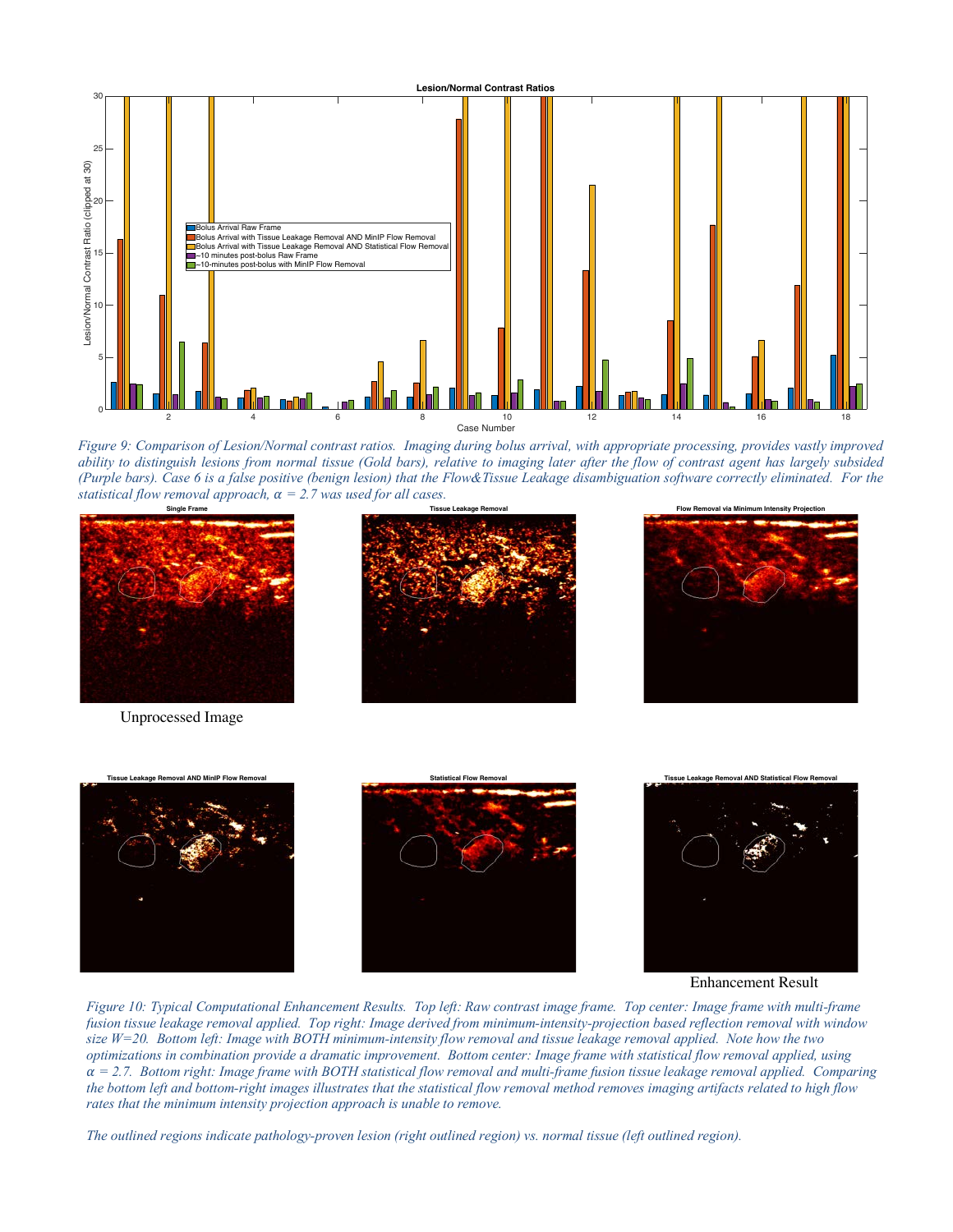![](_page_7_Figure_0.jpeg)

Figure 11: Imaging via computational enhancement during contrast bolus arrival yields substantial improvement in lesion/normal contrast ratio (a key measure of tumor detectability) in comparison to imaging ~11 minutes later, after flow of contrast agent has subsided. Using the statistical method with  $\alpha = 2.7$ , the contrast ratio improves in all cases, often by an order of magnitude or more. For case #6, the contrast ratio in the computationally-enhanced result drops to 0, eliminating a false positive result in the 11-minute data associated with background tissue leakage that falsely appeared to be a tumor.

![](_page_7_Figure_2.jpeg)

Figure 12: For high flow situations, such as occurs during contrast bolus arrival, the Statistical Approach ( $\alpha = 2.7$ ) provides a substantial improvement in lesion/normal contrast ratio relative to the Minimum Intensity Projection (MinIP) approach.